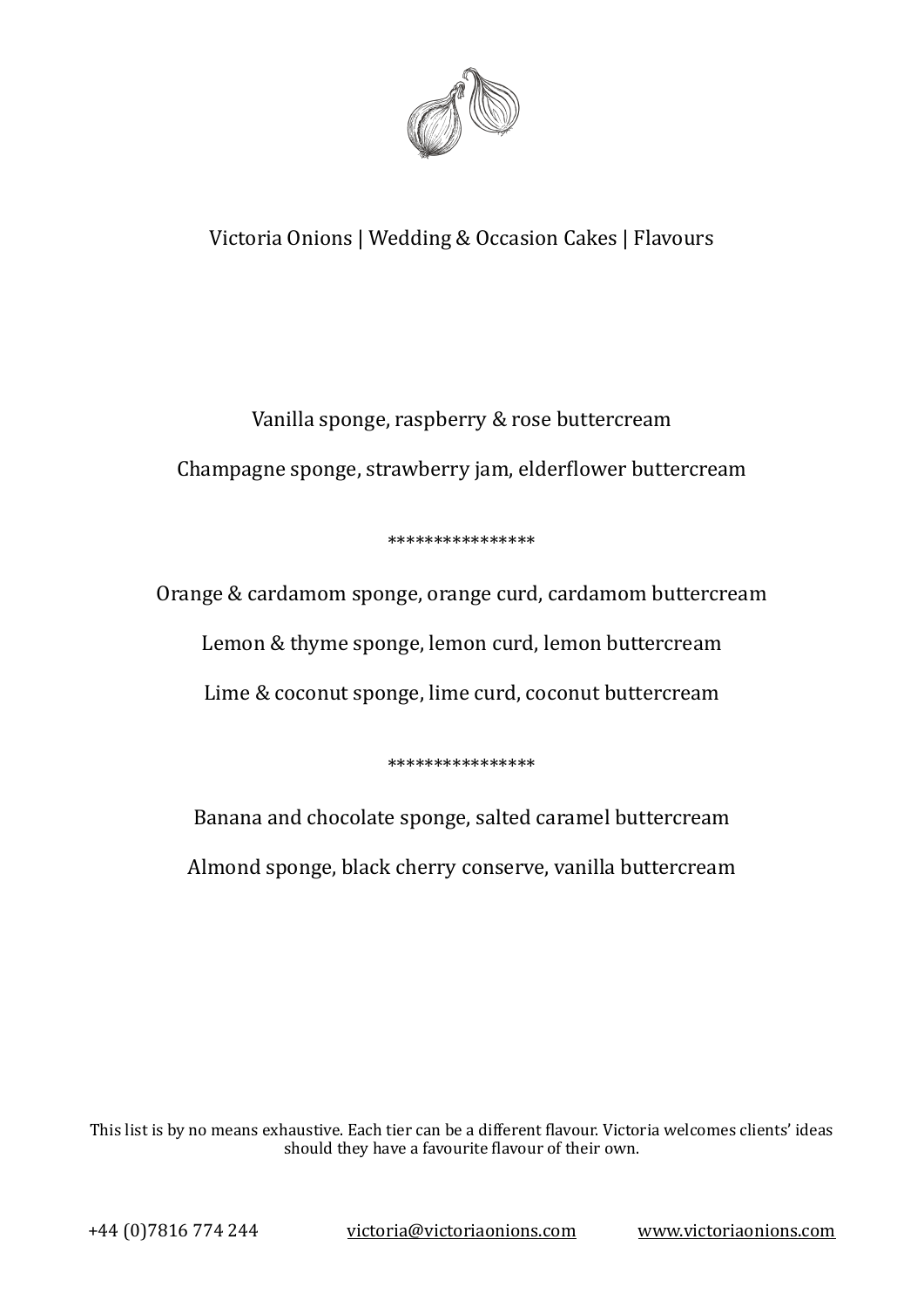

### Victoria Onions | Wedding & Occasion Cakes | Prices

The following prices are based on naked or semi-naked wedding cakes. Each tier comprises four layers of sponge. Fully iced or fruit cakes prices will vary.

2 tier

 $4''$ ,  $6''$  | 40 servings | £130

6",  $9"$  | 72 servings | £200

3 tier 

 $6$ ",  $8$ ",  $10$ " | 120 servings | £335

 $6$ ",  $9$ "  $12$ " | 152 servings | £425

4 tier 

 $4$ ", 6", 8", 10" | 136 servings | £375

6", 8", 10", 12" | 200 servings | £480

Decorative details:

Fruit & berries: *priced subject to specification* Flowers & foliage: *priced subject to specification* Gold leaf & ganache drips:  $E6 - E12$  per tier